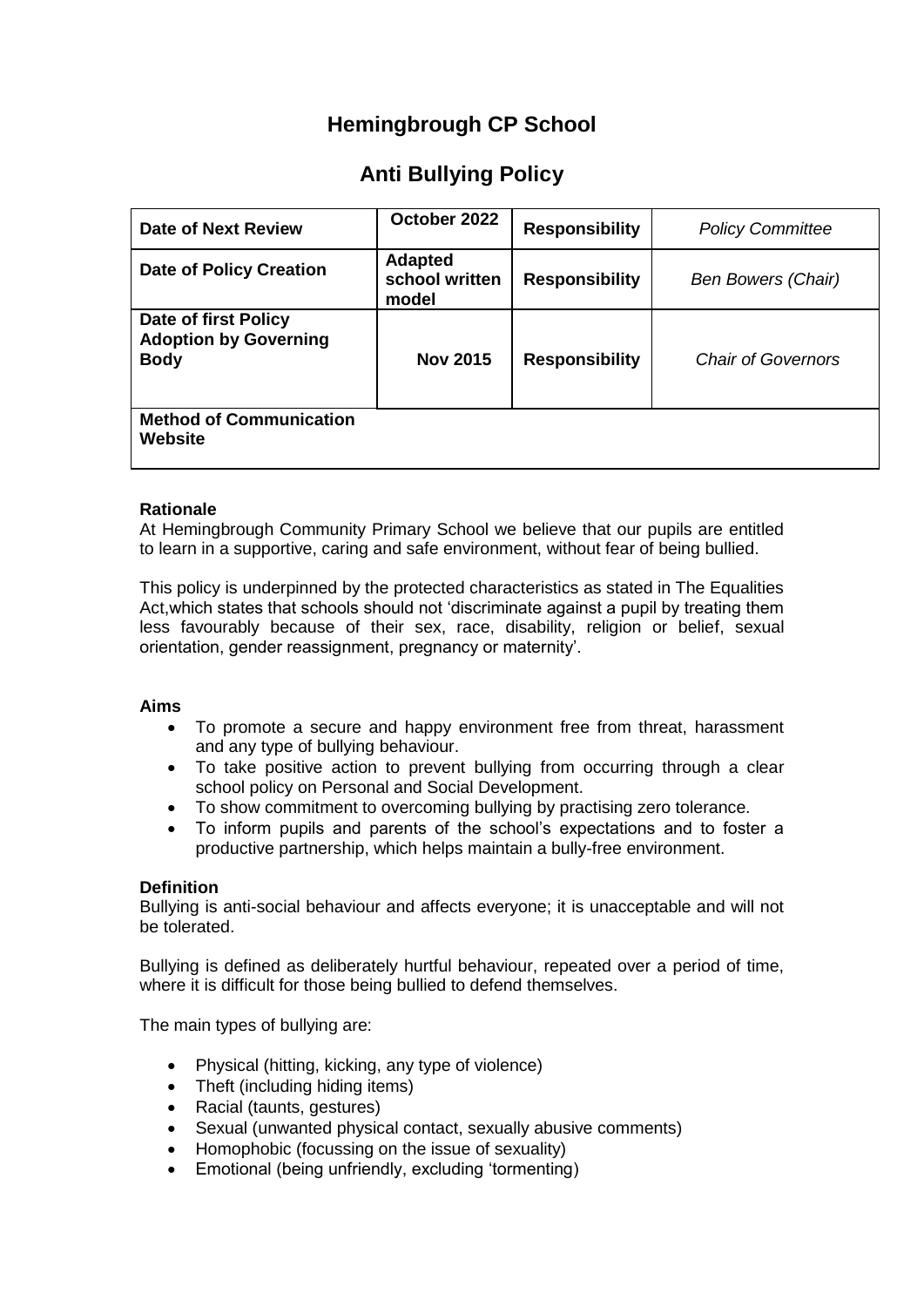- Verbal (name calling, racist remarks)
- Indirect (spreading rumours, excluding someone from social groups)

## **Cyberbullying**

Cyberbullying can be defined as the use of Information and Communications Technology (ICT), particularly mobile phones and the Internet, deliberately to intimidate, threaten, shame, demean or ostracise someone else. At Hemingbrough CP School the Acceptable Use Policy references responsible use of school IT networks and equipment. Children do not use the Internet without adult supervision and when it is used to support learning in the classroom this is overseen by class teachers and/ or teaching assistants. As a result of this supervision, issues of cyberbullying are extremely unlikely to happen within the school day. Children are taught about Internet safety and cyberbullying through Computing, PSHE lessons and assemblies. Where mobile phones are used out of school to bully or intimidate others, then the head teacher does have the power to intervene 'to such an extent as it is reasonable to regulate the behaviour of pupils when they are off the school site'.

Certain types of conduct, bullying or harassment can be classified as criminal conduct. The school takes such conduct extremely seriously, and will involve the police or other agencies as appropriate. Such conduct includes, but is not limited to:

• Sexting

• Threats of violence or assault

• Abusive calls, emails, social media posts or texts directed at someone on the basis of someone's ethnicity, religious beliefs or sexual orientation

Pupils who are being bullied may show changes in behaviour, such as becoming shy and nervous, feigning illness, taking unusual absences or clinging to adults. There may be evidence of changes in work patterns, lacking concentration or truanting from school. Pupils must be encouraged to report bullying in schools.

#### **Procedures and responsibilities**

- If bullying is suspected or reported, the incident will be dealt with immediately by the member of staff who has been approached.
- Class teachers will be kept informed.
- Sanctions will be used as appropriate and in consultation with all parties concerned in accordance with the pupil's behaviour policy.
- The school uses relational approaches and restorative conversations to discuss and resolve incidents

## **For Pupils**

Tell someone – Family member, friend or member of staff

Walk away – do not give the bully the satisfaction of seeing that their actions have affected you.

Use the 'broken record' method of saying no – do not enter into an argument.

#### **Pupils who have been bullied will be supported by:**

• Offering an immediate opportunity to discuss the experience with a member of staff of their choice.